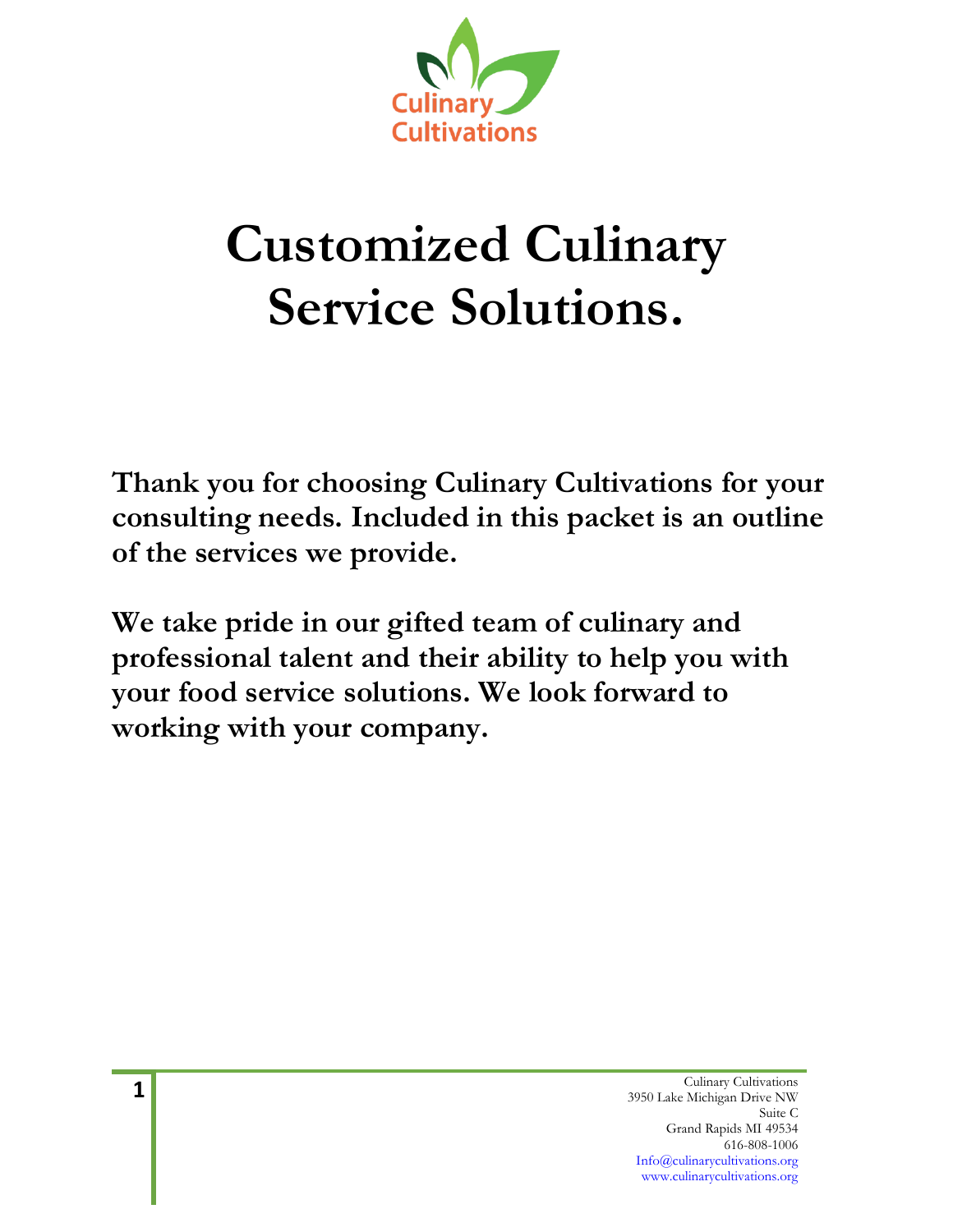

## **Menu**

**Food License Acquisition**.................................................. 4 Includes:

- Standard Operating Procedures (SOPs)
- Food Establishment Plan
- Inspections
- Materials and Training
- Ongoing Support

**Concept Development: Consultation & Execution** ....... 5 **Comprehensive Culinary Systems** .................................. 6 Includes:

- Menu Development
	- o Food
	- o Beverage
- Recipe Books
- Spec. Books
- Training Manuals
	- o Environmental
	- o Job Flows
	- o Job Descriptions
- Site-Specific Checklists, Procedures and Tools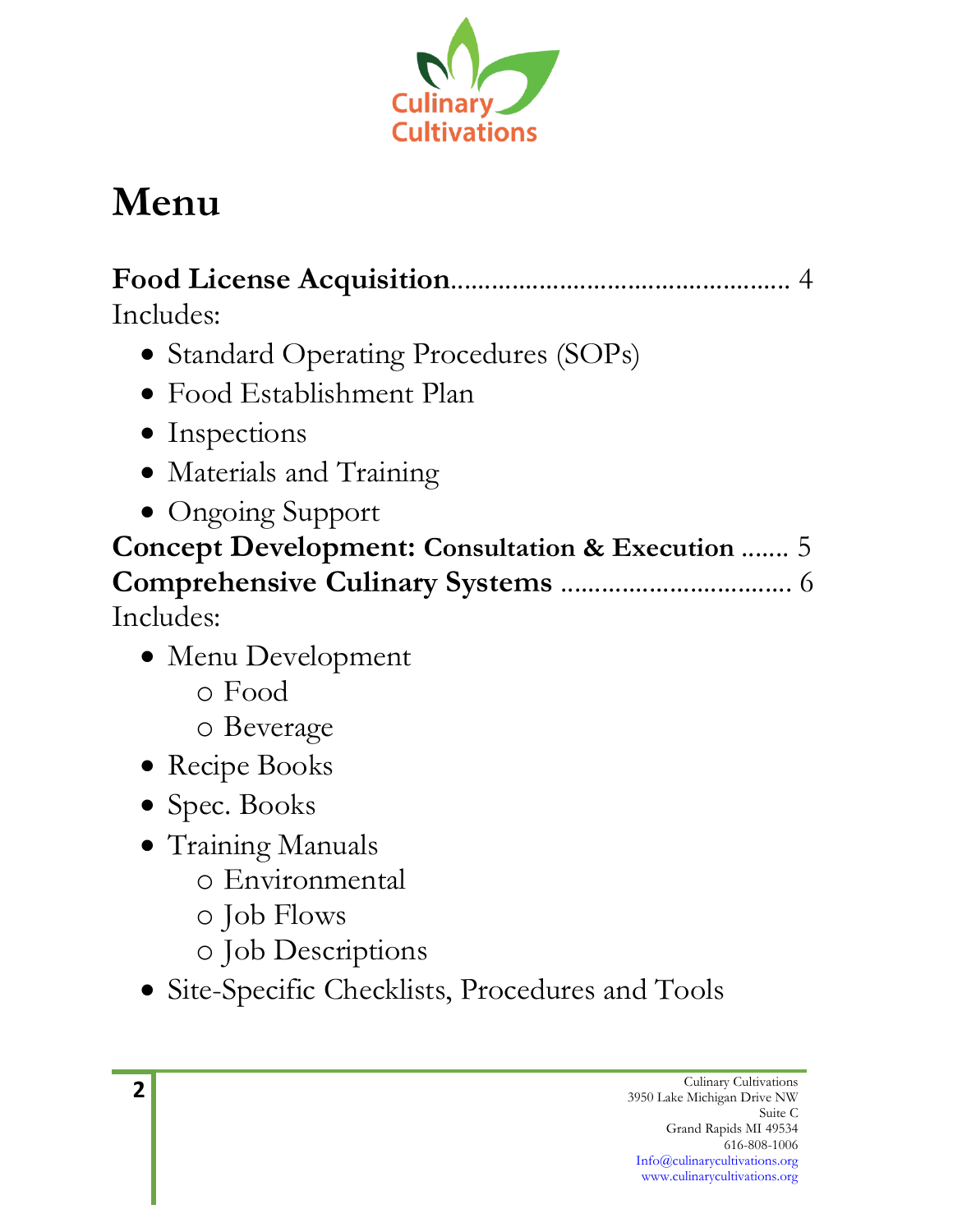

## **Menu**

| Includes:                                            |  |
|------------------------------------------------------|--|
| • Labor and Food Cost Auditing                       |  |
| • Quality Control, Product Consistency, Professional |  |
| • Secret Shopper                                     |  |
| • Sanitation Auditing                                |  |
|                                                      |  |
| Includes:                                            |  |
| $\bullet$ Permanent                                  |  |
| • Temporary and Event                                |  |
|                                                      |  |
| Includes:                                            |  |
| • Food Safety, Alcohol Safety Certifications         |  |
| o Public Classes                                     |  |
| o Economical Packages                                |  |

o Private Classes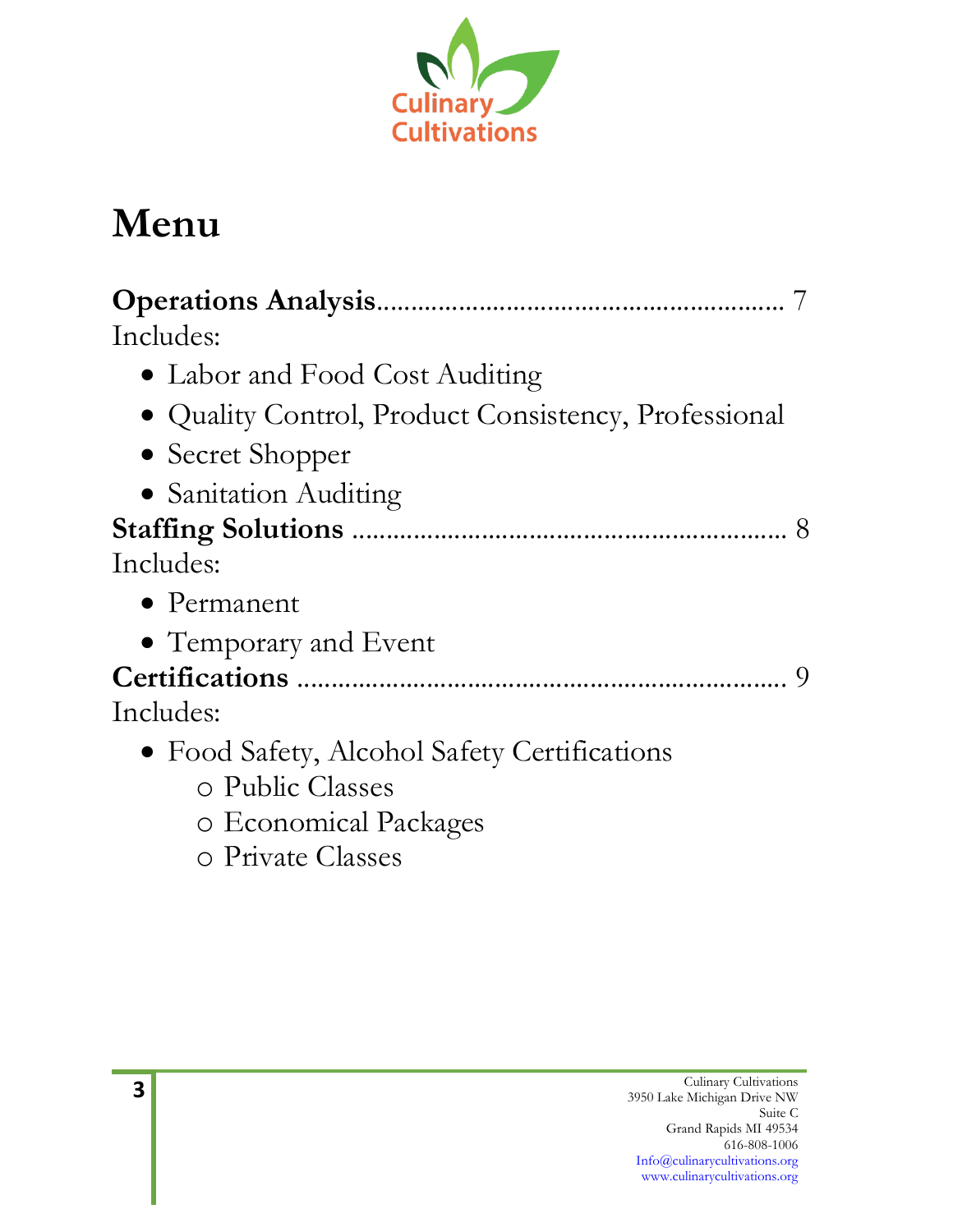

## **Food License Acquisition**

#### **Standard Operating Procedures**

• Menu, sanitation, HAACP Plan or LHD Variance (if needed)

#### **Food Establishment Plan**

• Building code, equipment specifications and installation, general operational information

#### **Filing and Initial Inspections**

- Health department liaison service
- Focus on opening and making sales

#### **Opening Staff – Materials and Training**

- New hire information and forms
- Responsible alcohol service training, Servsafe Manager and Food Handler Certifications
- Food safety basics, kitchen procedures (recipes, cooking, plating, sanitation, etc.)

• Staff training and/or materials (SOP Binder, Recipe, GFS Manager and support)

#### **Ongoing Support**

• Troubleshooting, menu cost analysis, foodborne illness risk reduction assistance, consistency and satisfaction reporting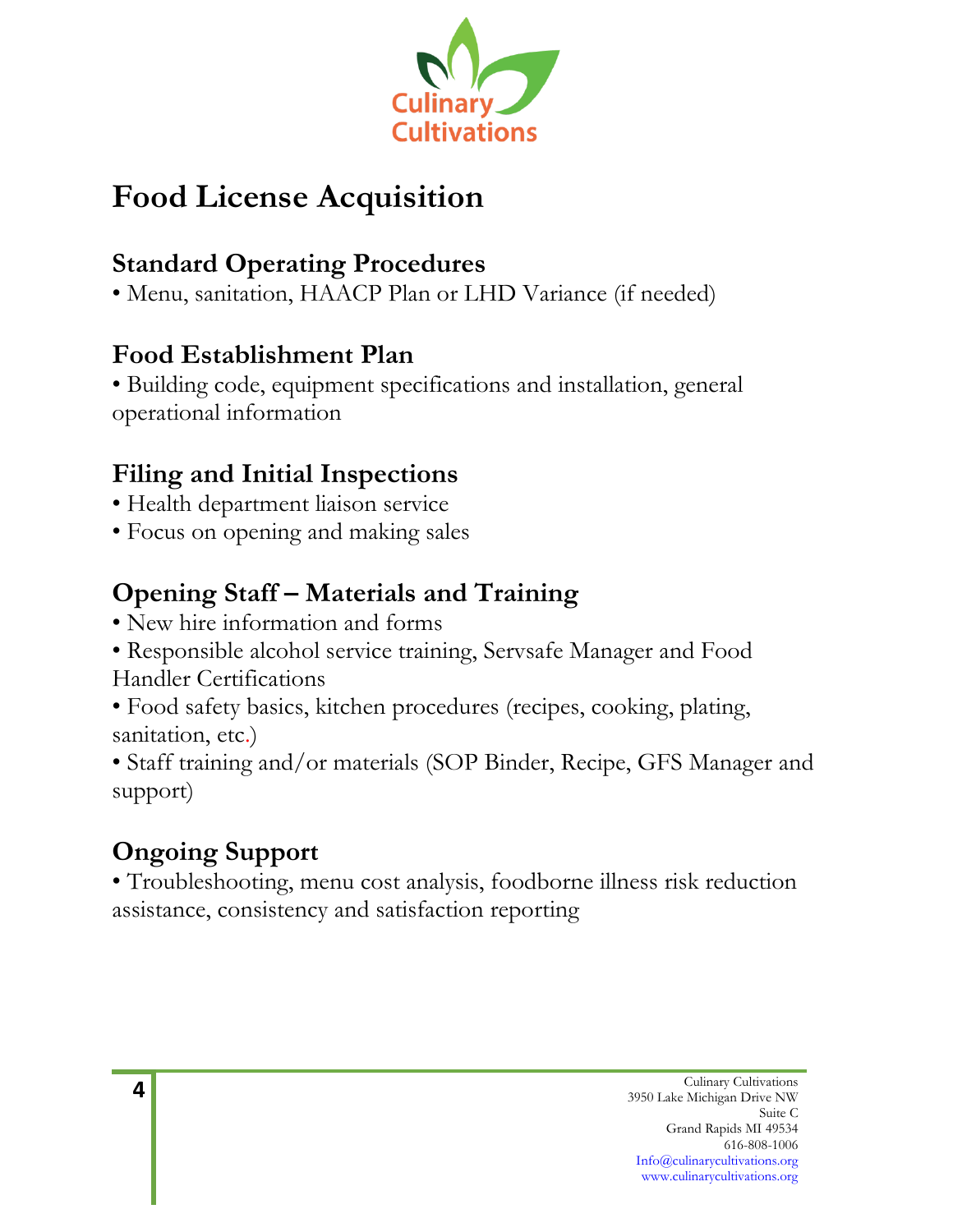

## **Concept Development, Consultation & Execution**

#### **Full Concept Development – Base and Continuous Support**

- We work with you and your team to develop the vision of the client to realize a tangible and effective strategy.
- We offer all concept development desired food, beverages or both.
- We provide ground floor to full-scale working operation strategies.

• We provide an onsite team to work with client and staff to materialize plans.

#### **Industry Expert Consultants: Seasoned Veterans of the Trade**

• All of our team members are industry leaders in their respective fields, continuously working within their trade.

#### **Full SOP Design with HAACP Plans**

• Providing custom Standard Operating Procedures (SOPs) with any variance plans designed and executed, plus staff training.

#### **Menu Development with Recipe Building and Web-Based Specifications for ease of Continual Business Cultivation**

- Tailor-made menu specified to clients' vision
- Recipe development with taste testing
- Web-based recipe system to formulate food cost to real time effectively costing and pricing menus to adjust w/commodity market
- Full staff training on finalized menu and tools of execution
- Sourcing assistance to meet the needs of the business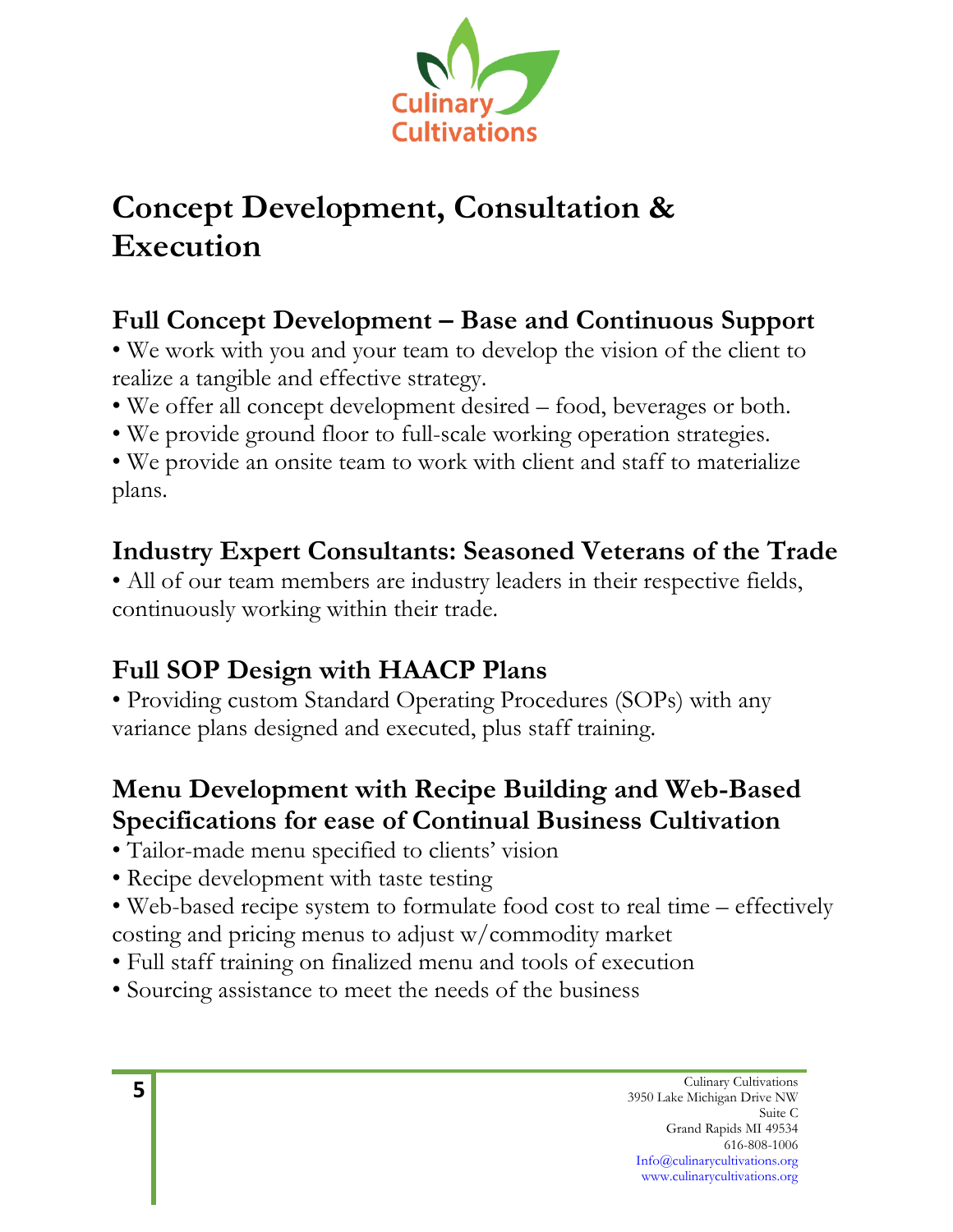

## **Comprehensive Culinary Systems**

#### **Menu Development**

• We have the tools to support your creative ideas and the basic platform needed to control consistency for food and beverage menus.

#### **Recipe Books**

• We will work with your existing materials or create new recipes from scratch; building a reliable and useable recipe format system that is printed and bound as well as uploaded into a web-based system to keep current with changing prices.

#### **Specification Books**

• Custom-built books with pictures of menu items, ingredients and methods of execution to make the staff experts; enabling them to create your product consistently.

#### **Training Manuals**

• Personalized training materials with step-by-step instructions on the actual operations of the business, establishment policies and procedures specific to your operation.

#### **Site-Specific Checklists, Procedures and Tools**

• Site-specific tools built to assist your team in managing day-to-day operations and meeting standard operating procedures.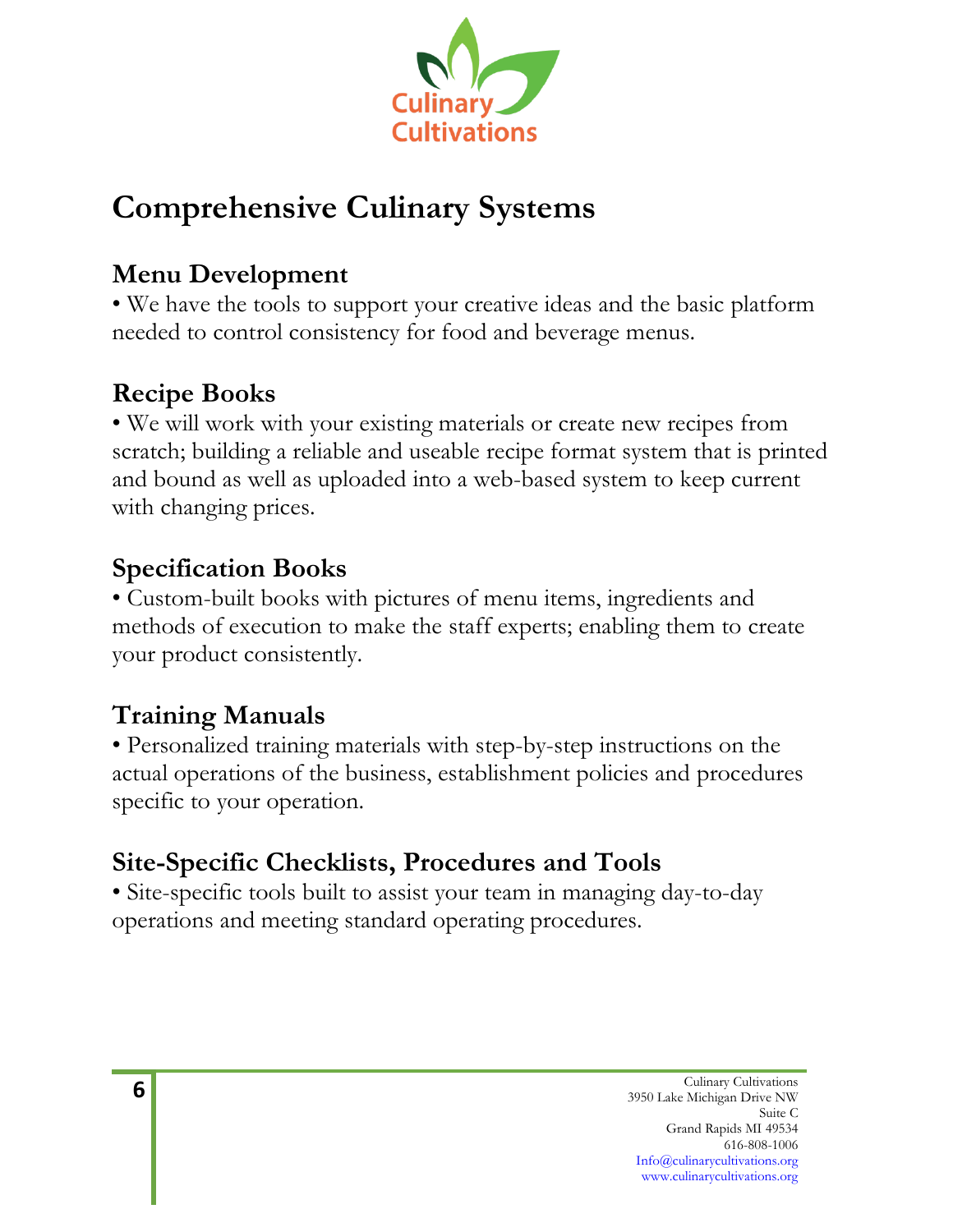

## **Operations Analysis**

#### **Labor Cost/Food Cost Analysis and Consultation**

- Full Audit of Financials
- In-Depth Analysis of Current Systems for Efficiency
- Web-based Cost Control Systems for Location Management
- Team Education and Training on Systems
- Implementation
- Continuous Monitoring, Auditing and Updating

#### **Secret Shopper, Quality Control, Product Consistency Evaluations**

- Demographically tailored program for your target market.
- Seasoned professionals providing useful, actionable feedback aligned with your specific market and vision.

• Quality Assessments (QA) built around your expectations and line of business.

• Product evaluation and testing in your own kitchen.

#### **Sanitation/ Health Inspection Third Party Audits**

- Utilizing a web-based system with on-demand, electronic reporting tools to provide and document results quickly.
- Tailored, one-on-one action plans for management and team.
- On-site training to educate and reinforce YOUR standards.
- Follow-Up Quality Control (QC) Assessments to ensure implementation of standards.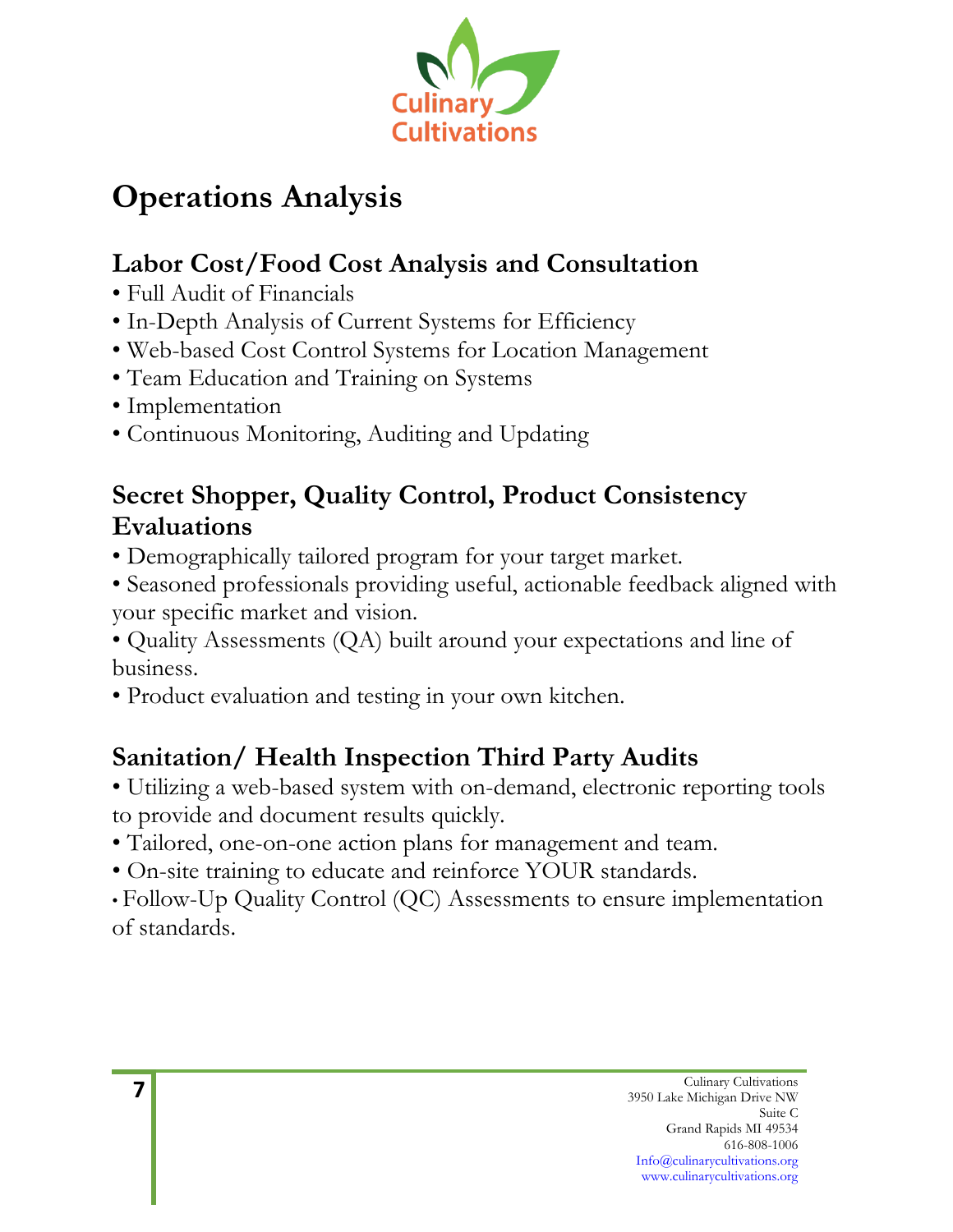

## **Staffing Solutions**

#### **Temporary and Event**

• Access to a large pool of skilled Food Service Professionals to assist with your events, high-volume periods of service or even days when you are just short-staffed.

- o Competitively priced
- o Industry professionals
- o Available with short notice
- o Reliable and skilled